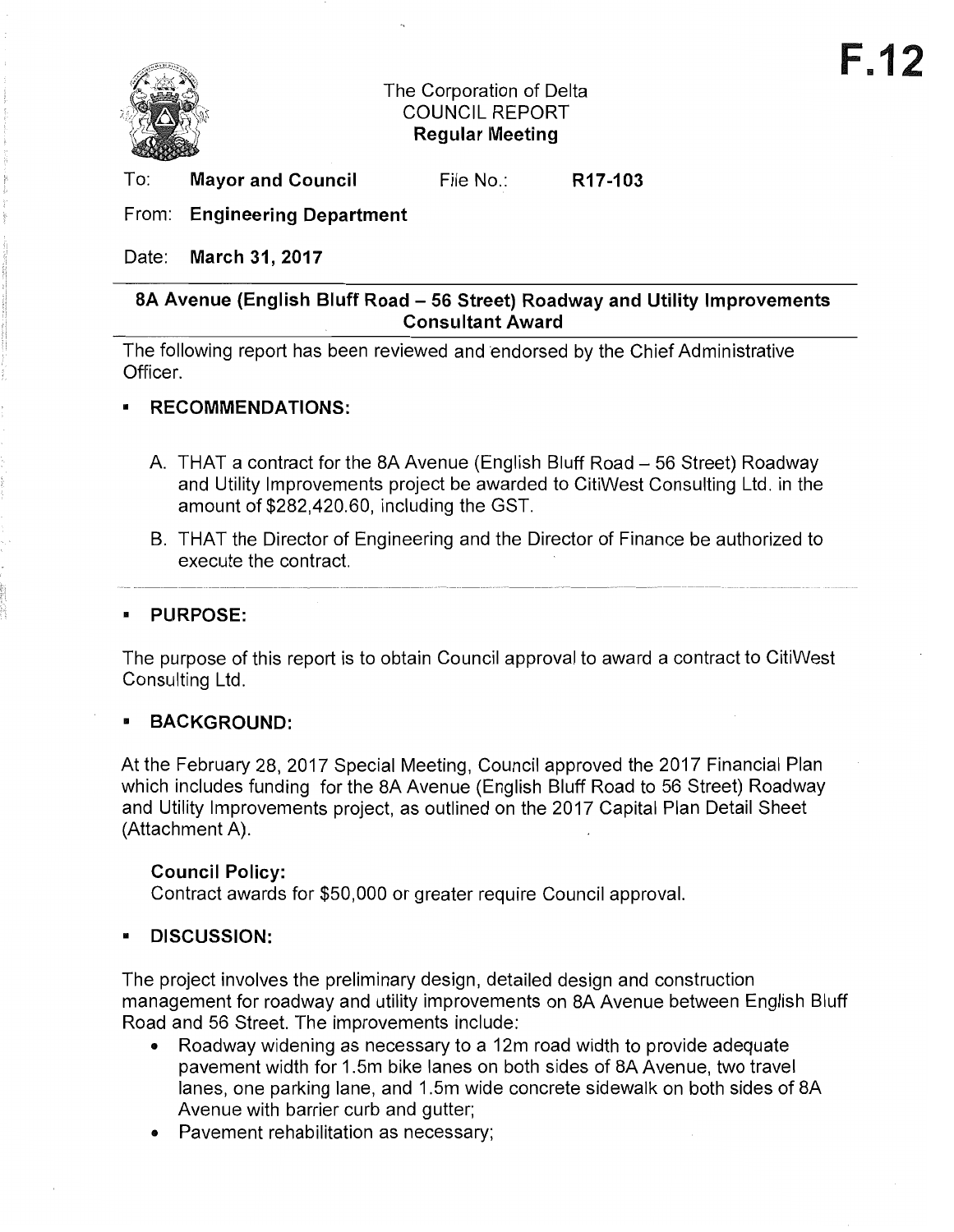## Page 2 of 3

- Bus stop improvements and new bus stop locations in conjunction with TransLink and Coast Mountain Bus Company;
- New pedestrian crossings and crosswalk upgrades as determined by pedestrian and traffic counts;
- New LED street lighting:
- Traffic signal upgrades at SA Avenue and 56 Street;
- New 375 diameter PVC sewer main on SA Avenue between 54 Street and 56 Street;
- Boulevard trees and rain gardens;
- Drainage improvements including ditch infill and minor storm replacement; and,
- Storm water best management practices.

Improvements are necessary along this roadway to complete the street profile. Sidewalk and street lighting improvements are necessary for pedestrian and cyclist safety.

A Request for Proposal 17-058, Consultant Services - 8A Avenue (English Bluff Road -56 Street) Roadway and Utility Improvements, was posted on BC Bid. Five bids were received.

| <b>Bidder</b>                       | <b>Bid Price (including GST)</b> |
|-------------------------------------|----------------------------------|
| <b>CitiWest Consulting Ltd.</b>     | \$282,420.60                     |
| Mainland Engineering                | \$321,880.65                     |
| Aplin and Martin Consultants Ltd.   | \$366,473.10                     |
| Omega & Associates Engineering Ltd. | \$375,874.80                     |
| <b>Wedler Engineering LLP</b>       | \$376,660.73                     |

CitiWest Consulting Ltd. received the highest points based on an evaluation of technical merit, qualifications, and price and is considered fair value.

## **Implications:**

Financial Implications – Funding for 8A Avenue (English Bluff Road – 56 Street) Roadway and Utility Improvements is available from the 2017 Capital Plan. The project costs and available funding are provided below:

| <b>PROJECT COSTS:</b>          |                               |  |
|--------------------------------|-------------------------------|--|
| <b>Engineering Services</b>    | \$<br>282,420.60 For Award    |  |
| Project Allowance              | \$<br>30,000.00               |  |
| Subtotal                       | \$<br>312,420.60              |  |
| Less GST Rebate                | \$<br>(14, 877.17)            |  |
| <b>Net Total Project Cost</b>  | \$<br>297,543.43              |  |
| <b>PROJECT FUNDING:</b>        |                               |  |
| 2017 Capital Plan - ROADS 2    | \$<br>350,000.00 Attachment A |  |
| <b>Total Available Funding</b> | \$<br>350,000.00              |  |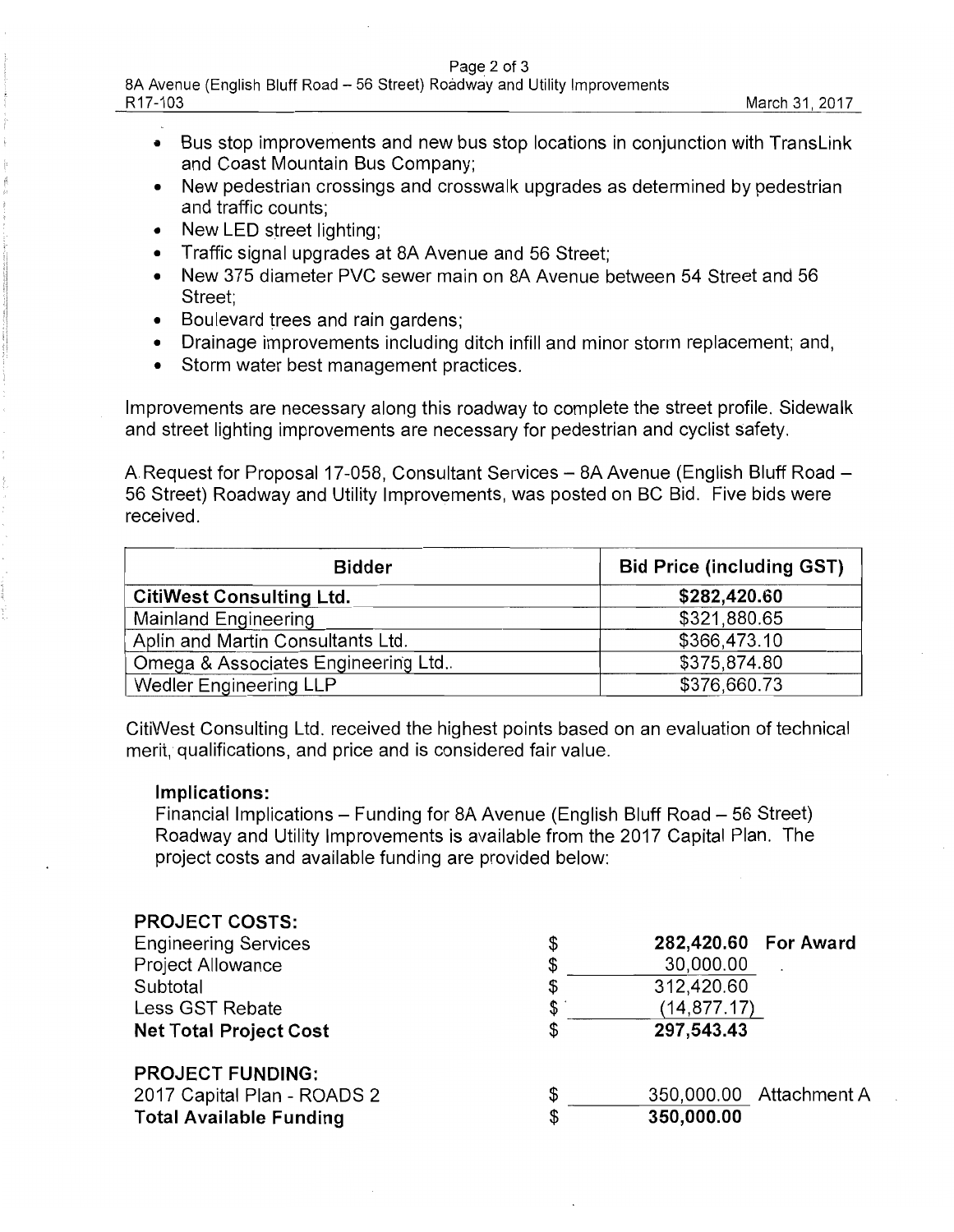As noted above, the anticipated total project cost is \$297,543.43, net of the GST rebate. This amount is within the available funding.

#### **CONCLUSION:**  $\mathbf{r}$

It is recommended that CitiWest Consulting Ltd. be awarded the contract for 8A Avenue (English Bluff Road – 56 Street) Roadway and Utility Improvements in the amount of \$282,420.60, including the GST.

Steven Lan, P.Eng. Director of Engineering

Department submission prepared by: Dali Ann Mwandacha, Project Technologist DMw/gwb/ll

This report has been prepared in consultation with the following listed department.

| Concurring Department |             |           |
|-----------------------|-------------|-----------|
| Department            | Name        | Signature |
| Finance               | Karl Preuss |           |
|                       |             |           |

#### **ATTACHMENT:**  $\blacksquare$

## A. 2017 Capital Plan Detail Sheet: 2017 ROADS - 2

F \Eng\2017 Docs\DMwiReports\Council Reports\6A Avenue Roadway & Utility Improvements - Consultant Award\Report to Council docs